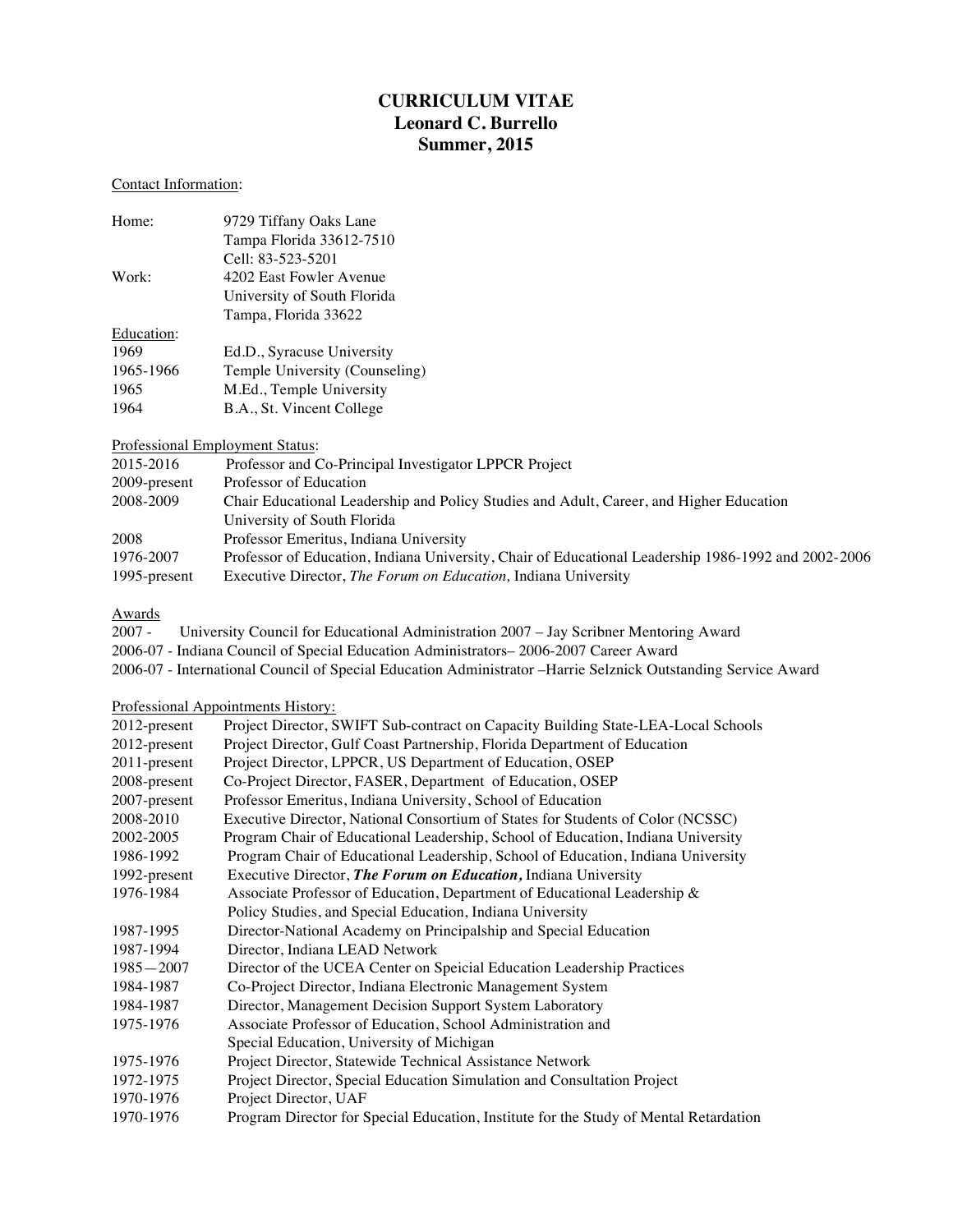|           | and Related Disabilities;                                                          |
|-----------|------------------------------------------------------------------------------------|
|           | Assistant Professor, School of Education,                                          |
|           | Associate, University Hospital, University of Michigan                             |
| 1968-1970 | Assistant Director, Westchester County, Board of Cooperative Educational Services, |
|           | Port Chester, NY                                                                   |
| 1967      | Instructor, Summer School, University of South Florida                             |
| 1964-1966 | High School Special Education Teacher, Philadelphia, PA.                           |

Professional Education Societies

American Educational Research Association Association for Supervision and Curriculum Development Council for Exceptional Children International Council of Administrators of Special Education Phi Delta Kappa University Council of Educational Administration Reviewer, Journal of School Leadership Reviewer, Journal of Special Education

Teaching Assignments Masters/Certification Program Introduction to Moral Leadership Ethical Leadership Teacher Development and Evaluation Analysis and Change Capacity Building for School Improvement The Principalship Doctoral Studies Organizational Development and Change Moral and Ethical Leadership Doctoral Research Seminars Administration and Supervision of Special Education Executive Training Institute Summer Program Discourses in Educational Leadership and Policy Studies

# Consultation, Training and Evaluation

| $2012$ - present | Senior Consultant SWIFT Center, University of Kansas                                               |
|------------------|----------------------------------------------------------------------------------------------------|
| $2010$ – present | Building a High School Graduation and College Readiness with Crown Point High School, Crown        |
|                  | Point Indiana                                                                                      |
| $2008$ – present | Represent Department of Ed Leadership/Policy Studies at Central Coalition of Florida School        |
|                  | Boards and Superintendents                                                                         |
| 2005-2007        | Facilitated three high school transformation plans in Washtenaw County, Michigan                   |
| 2005-2009        | Ministry of Education, United Arab Emirates, Higher Education Program Reviewers                    |
| 2002-present     | Facilitated strategic planning in special education services in Indiana, Colorado, Maine, Vermont, |
|                  | Illinois, Michigan, Mississippi                                                                    |
|                  | school district and supported implementation in two districts.                                     |
| 1970-present     | Consultation with Universities: University of Michigan, University of Texas at Austin, San Diego   |
|                  | State, Syracuse University, University of Georgia, University of Minnesota, North Illinois,        |
|                  | University of Wisconsin, University of Nevada at Reno, University of Central Florida, University   |
|                  | of New Mexico, Hofstra University, University of Kentucky, University of Nebraska, University      |
|                  | of Vermont, Georgia State Higher Education System, Miami University, Lewis University              |
| 1969-present     | Consultation with superintendents, principals, teachers, and special education administrators in   |
|                  | over 300 school districts in 35 states; state departments of education: Alabama, Connecticut,      |
|                  | California, Colorado, Florida, Georgia, Kansas, Kentucky, Illinois, Indiana, Louisiana, Maine,     |
|                  | Michigan, Massachusetts, Minnesota, Missouri, Nebraska, Nevada, New Hampshire, New Jersey,         |
|                  | New Mexico, New York, North Carolina, North Dakota, Ohio, Pennsylvania, Rhode Island, South        |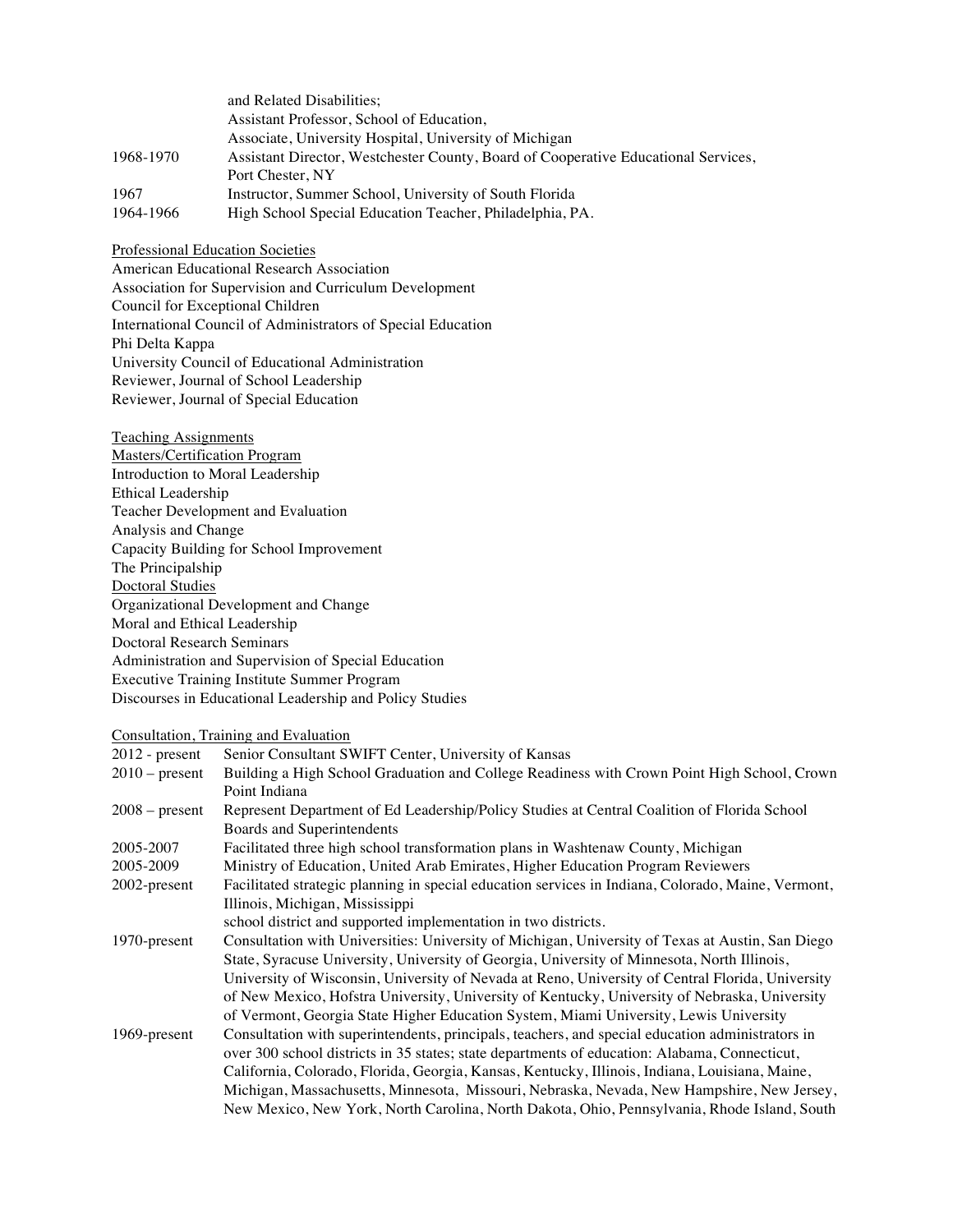|              | Carolina, Tennessee, Utah, Vermont, Virginia, Washington, Wisconsin, West Virginia, Ontario         |
|--------------|-----------------------------------------------------------------------------------------------------|
|              | Canada                                                                                              |
| 1983-present | Systemic evaluation of special services programs: Meridian, Mississippi. Las Vegas, Nevada, Fort    |
|              | Worth, Texas, Richardson, Texas, Rochester, Minnesota, Warwick, Rhode Island, Burlington,           |
|              | Vermont, and Brevard County, Florida, South Metropolitan Association, Flossmor, Illinois,           |
|              | Chappaqua, New York, Naperville and Lockport, Ill, Decatur Indiana, Saline Michigan                 |
| 1991-1992    | Principal Trainer, Chicago Public Schools                                                           |
| 1996-2005    | Principal Trainer, Las Vegas Public Schools                                                         |
| 1990-1996-   | Facilitating strategic planning with local school districts in 36 Indiana School Corporations under |
|              | a federal LEAD project with a team of five professors and doctoral students. Directed two           |
|              | dissertations on the topic.                                                                         |
|              |                                                                                                     |

Editorial and Other Professional Assignments

| 2012          | Reviewer International Journal of Inclusive Education, London                     |
|---------------|-----------------------------------------------------------------------------------|
| $2006 -$      | Reviewer, Journal of School Leadership                                            |
| 1999- present | Reviewer, Journal of Special Education Leadership                                 |
| 1992-present  | Reviewer, Educational Administrator Quarterly                                     |
| 1991-present  | Reviewer, AERA Conference proposals                                               |
| 1998          | Evaluator, Moscow Civics Education Workshop, ACTR, Russia                         |
| 1997-1998     | Executive Producer, America's Learning Public Radio Program                       |
| 1991-1996     | Founding Editor, Special Education Leadership Review                              |
| 1985-2007     | Director, UCEA Program Center on Special Education                                |
| 1989-1994     | <b>UCEA Plenary Representative</b>                                                |
| 1976-1996     | Chairperson, CASE Research Committee                                              |
| 1990          | Visiting Professor, Central China National University                             |
|               | Wuhan, China supported by the Jimmy Carter Foundation                             |
| 1989          | Co-founder, Indiana School Administration Association,                            |
| 1989          | Visiting Lecturer, U.S. Department of Defense, Atlantic Region                    |
| 1987          | Special Editor, "Special Services in the Schools," Monograph on Special Education |
|               | Administration                                                                    |
| 1982-Spring   | Chairperson, Smith Research Conference, Indiana University                        |
| 1976-1978     | Associate Editor, Education Unlimited                                             |

| Project Director Training and Research Grants, Special Projects – from 1st to last funded projects 1970-2008<br>Litigation Projects, UCEA and CEC<br>April 1, 1970-June 30, 1971 | \$15,090  |
|----------------------------------------------------------------------------------------------------------------------------------------------------------------------------------|-----------|
| Principal Simulation and Consultation<br><b>Special Education Project</b><br>Office of Education<br>1972-1975                                                                    | \$328,000 |
| University Affiliated Facilities<br><b>Basic Support Grant</b><br>Office of Education<br>1970-76                                                                                 | \$195,000 |
| Local School Projects - Michigan LEAs                                                                                                                                            | \$40,000  |
| Prototypic Statewide Technical Assistance                                                                                                                                        |           |
| Network in Special Education                                                                                                                                                     |           |
| Project Director, Consultant 1975-77                                                                                                                                             |           |
| September 1, 1975 - August 31, 1977                                                                                                                                              | \$290,000 |
| Michigan Department of Education and                                                                                                                                             |           |
| Office of Education                                                                                                                                                              |           |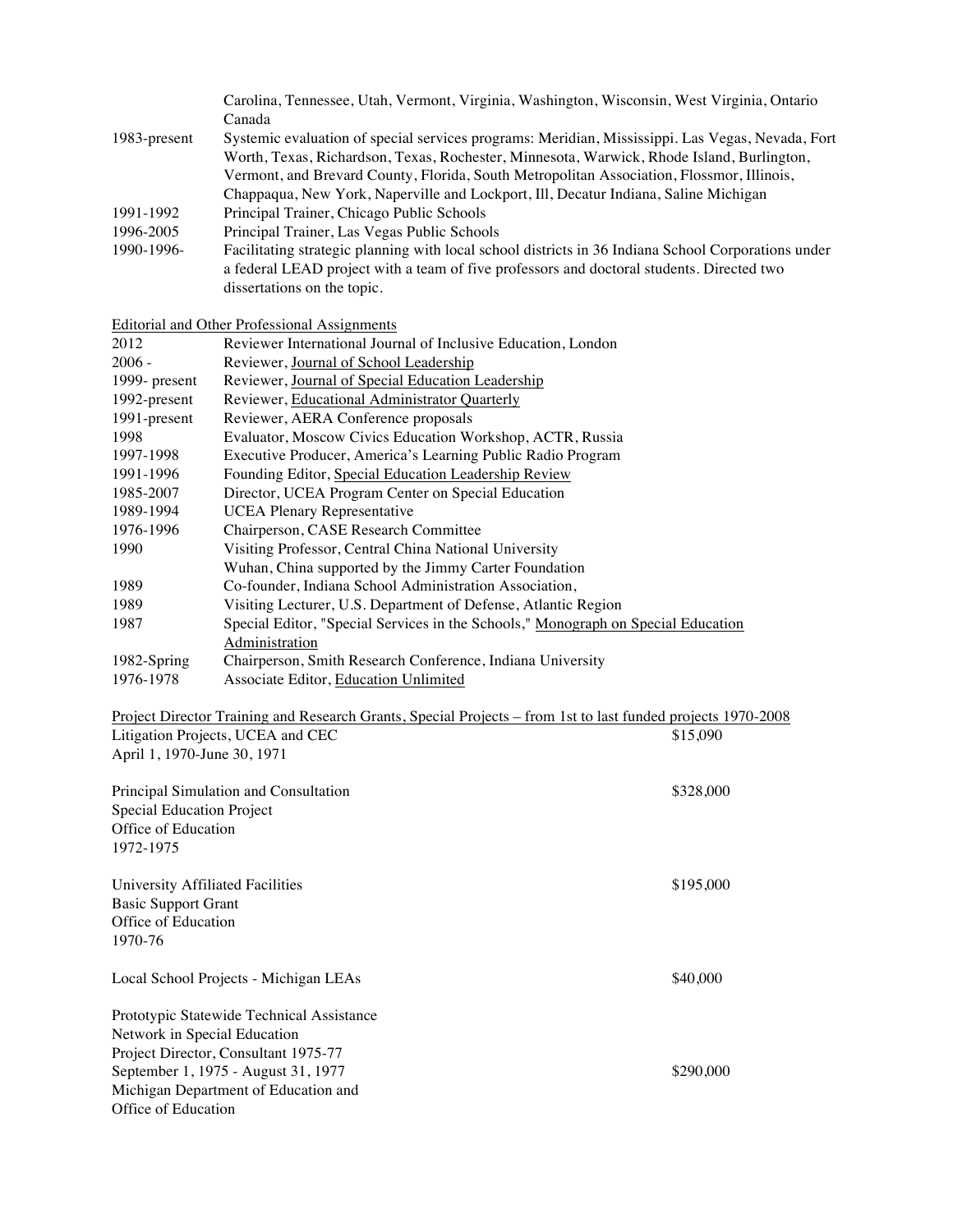| University Training Grant for Special Education<br>Administration Indiana University<br>June 1, 1976 - May 31, 1977<br>June 1, 1978 - May 31, 1979<br>June 1, 1979 - May 31, 1981<br>June 1, 1982 - May 31, 1985                           | \$541,000                         |
|--------------------------------------------------------------------------------------------------------------------------------------------------------------------------------------------------------------------------------------------|-----------------------------------|
| U.S. Department of Education, OSERS                                                                                                                                                                                                        |                                   |
| <b>CASE Research Projects</b><br>1976-1995 CASE, Inc.                                                                                                                                                                                      | \$101,700                         |
| National and State Diffusion<br>of Model Programs in Regular<br><b>Education Inservice</b><br>U.S. Department of Education 1978-81                                                                                                         | \$1,400,000                       |
| Comprehensive Personnel<br>Preparation, Indiana State Department of<br>Education 1979-1982                                                                                                                                                 | \$844,000                         |
| Management Decision Support Systems Laboratories<br>Burroughs Corporation, 1986<br><b>UNISYS Corporation</b> , 1987<br><b>UNISYS Corporation</b> , 1989                                                                                    | \$267,000<br>\$40,500<br>\$25,000 |
| Co-author - Indianapolis LRE Project<br>1984-1987                                                                                                                                                                                          | \$200,000                         |
| Project Director Training and Research Grants, Special Projects (continued)<br>Co-Project Director<br>Electronic Management System<br>Indiana Department of Education<br>funded State Department Contract<br>to Indiana University 1982-85 | \$315,000                         |
| 1985-88 Computer Technical Supp. LEAs<br>1986-88 Computer Technical Supp. LEAs<br>1987-88 Computer Technical Supp. LEAs                                                                                                                    | \$24,000<br>\$33,190<br>\$24,509  |
| Indiana Staff Department of Education<br><b>Teacher Quality Grants</b><br>1986-1987<br>1987-1988                                                                                                                                           | \$35,090<br>\$51,000              |
| Principalship Simulation and Special Education<br>U.S. Department of Education,<br>1987-90                                                                                                                                                 | \$244,000                         |
| Developer, Danforth Principals Project,<br>Danforth Foundation<br>November 1987-January 1989                                                                                                                                               | \$35,500                          |
| Developer, Author, and Deputy Director<br>Leadership Education Administration and Development,                                                                                                                                             | \$450,000                         |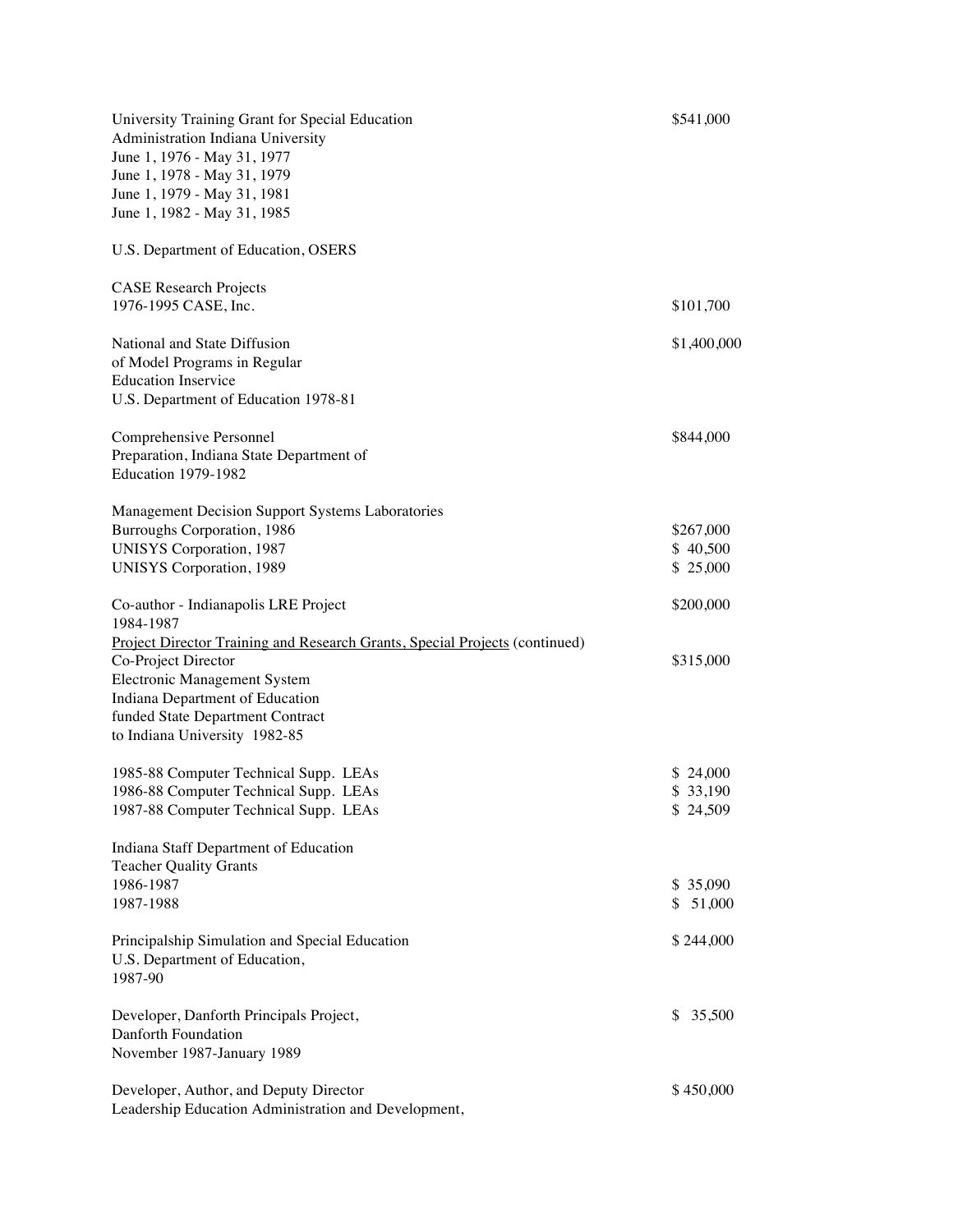| Project LEAD, OERI<br>U.S. Department of Education 1987-90                                                                                                                                                    |    |                                   |
|---------------------------------------------------------------------------------------------------------------------------------------------------------------------------------------------------------------|----|-----------------------------------|
| Project Director 1990-93<br>Education Technology Center Competition,<br>Inter-University proposal,<br>submitted not funded \$4.9 Million                                                                      |    | \$208,000                         |
| U.S. Department of Education 1988<br>National Academy on the Principalship and Special<br><b>Education, Special Project</b>                                                                                   |    | \$245,000                         |
| U.S. Department of Education<br>1989-1993<br>Indiana LEAD<br><b>LEA</b> Contracts<br>1992-1998                                                                                                                |    | \$67,000                          |
| Danforth Professors Curriculum Project<br>Danforth Foundation<br>1991-1993                                                                                                                                    |    | \$15,000                          |
| Forum on Education - Executive Director (July 1, 1995 - June 30, 2007)<br><b>RUGS</b> Interdisciplinary Center                                                                                                |    | \$400,000                         |
| Indiana University Technology Transfer 1996-98                                                                                                                                                                | \$ | 34,120                            |
| State Comprehensive System of Personnel Development<br>Leadership Preparation (1996-1999)<br>State of Indiana<br>Technology Adaptation 1999-2001<br>Submitted, Dec, 1998 for 2 years, Department of Education |    | \$34,000<br>\$84,000<br>\$400,000 |
| Corporation for Public Broadcasting 1998-1999<br>Submitted<br>Nichalos Noyes Foundation for america's learning radio                                                                                          | \$ | \$108,000<br>5,000                |
| Washtenaw Intermediate School District – Organizational Development Project – The<br>2000-2003<br>Conference on Teaching and Learning                                                                         |    | \$387,000                         |
| Schoolwide Behavioral Support - Indianapolis Publc School                                                                                                                                                     | S. | 60,000                            |
| Voyager Expanded Learning Corporation - Reading First Grant 2004-2005                                                                                                                                         |    | \$1.4 million                     |
| Washtenaw Intermediate School District - The High School Transformation Project<br>2005-2007                                                                                                                  | \$ | 302,000                           |
| Techpoint – Three Case Studies of New Technology initiating high schools in Indiana<br>with IUPUI faculty 2007-2008                                                                                           | \$ | 58,000                            |
| The National Consortium of States for Students of Color                                                                                                                                                       | \$ | 150,000                           |
| FASER Leadership Preparation in Policy Studies - Co-principal Investigator<br>May 1, 2009 to December 30, 2012                                                                                                | \$ | 800,000                           |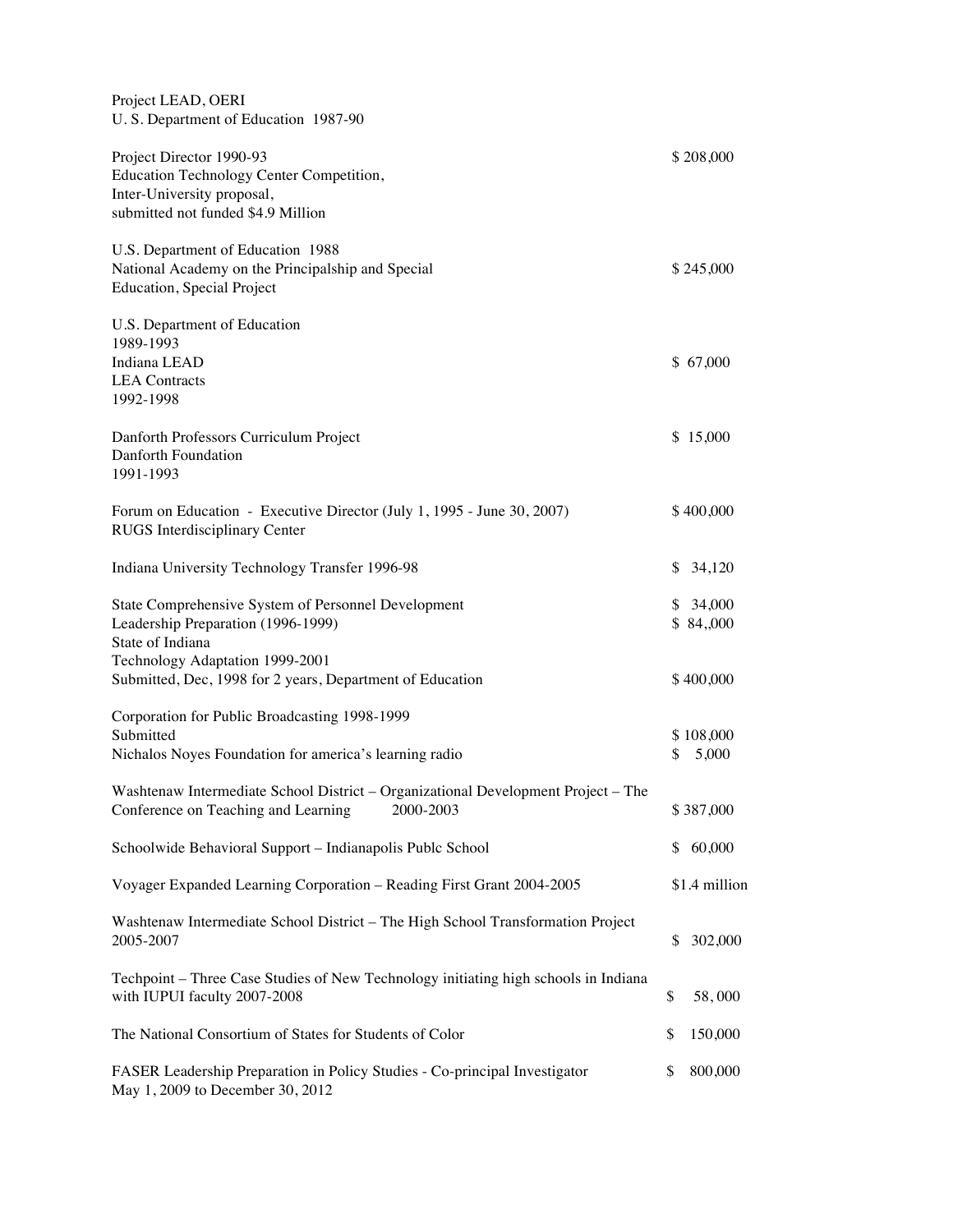LPPCR Leadership Preparation Grant in Policy and Special Education– Project Director \$1,249,800 October 1, 2011- September 30, 2016

| Gulf Coast Partnership – Florida Department of Education – Principal Investigator |                 |
|-----------------------------------------------------------------------------------|-----------------|
| January 1, 2012 through June $30, 2014$                                           | \$2.5 million   |
| University of Kansas- SWIFT Sub-contract – Project Director-                      | \$1.2.5 million |
| October 2012-October 2017                                                         |                 |

Foundation/Corporate Relations

Ball Foundation Knight/Ridder Nicholas Noyes Christal DeHaan General Electric GE Capital Danforth Foundation

Selected Publications and Creative Activities – from 1<sup>st</sup> published paper in 1969 to present. Publications

- Burrello, L. C., "The Development and Validation of the Behavior Preference Inventory based upon Rotter's Social Learning Theory for use with Special Education Administrators," Doctoral Dissertation, Syracuse University, 1969.
- Burrello, L. C. and Sage, D. D., "The Development of a Behavior Preference Inventory for Special Education Administrators," Exceptional Children, January, 1971.
- Burrello, L. C., "Therapy or Education: Special or Educational," from Reader Reactions, Exceptional Children, November-December, 1971.
- Burrello, L. C., DeYoung, H. G., and Lang, D., "Exclusion and Rights to Education and Treatment," published by the ISMRRD under the auspices of the University Council of Educational Administration (UCEA) with the assistance of a grant from the Office of Education in the Department of Health, Education, and Welfare, October, 1972.
- Burrello, L. C., "A Re-examination of Assumptions of University Teacher Training Programs within a Social System Model," The Journal of Special Education, Winter, 1973.
- Burrello, L. C., "Research and Theory in Special Education Administration," The First Review of Special Education, Ed.S. Mann and Sabatino, Philadelphia, PA: Buttonwood Farms Press, 1973.
- Burrello, L. C., Tracy, M. L. and Schultz, E., "Special Education as Experimental Education: A New Conceptualization," Exceptional Children, September, 1973 40 (1), 20-34.
- Burrello, L. C., Guarino, R. L. and Poinsett, S., "The Role of Special Education Administration," The Second Review of Special Education, Ed.S. Mann and Sabatino, Philadelphia, PA: Buttonwood Farms Press, 1974.
- Burrello, L. C. and Gilliam, J., "Administering Special Education Programs--An Interrelated Service Model," Council for Exceptional Children, State-Federal Clearinghouse, 1974.
- Burrello, L. C., DeYoung, H. G., and Coleman, L., A Compilation and Review of Litigation Affecting the Handicapped, Columbus, Ohio: University Council for Educational Administration, 1975.
- Burrello, L., Siantz, J., and Cunningham, L., Final Report: Special Education Simulation and Consultation Project, Part I: Department of Health, Education for the Handicapped, Division of Personnel Preparation, September, 1975. (Selected for Dissemination by BEH).
- Burrello, L. C., Gilliam, J. E. (Ed.S.), Long Range Planning for Special Education, Part I: A Statewide Planning Process, United States Department of Health, Education of the Handicapped, December, 1975. (Selected for Dissemination by BEH).
- Tracy, M., Burrello, L. C., and Kladder, F., "Implementation Game in the Case Conference," in Case Conference: A Simulation and Source Book, Tracy, M., Kladder, F., and Gibbons, S. (Ed.S.) Bloomington, Indiana: Indiana University Press, 1976.
- Burrello, L. C. and Kaye, N. L. (editors), "Series of Inservice Training Modules Implementation P.L. 94-142," National Inservice Network, School of Education, Indiana University, 1978.
- Betz, M., and Burrello, L. C. "Final Report of the Development of Building Principal Competencies in the Administration of Programs for the Handicapped," United States Department of Health, May, 1977. Burrello, L. C., Kaye, N. L., and Nutter, R., "Managing Special Education Statewide: The Development of an Inter-Dependent Management System," Journal of Special Education, Summer, 1978.
- Burrello, L. C. and Calkins, S. M., "Issues and Strategies in Managing Programs for Handicapped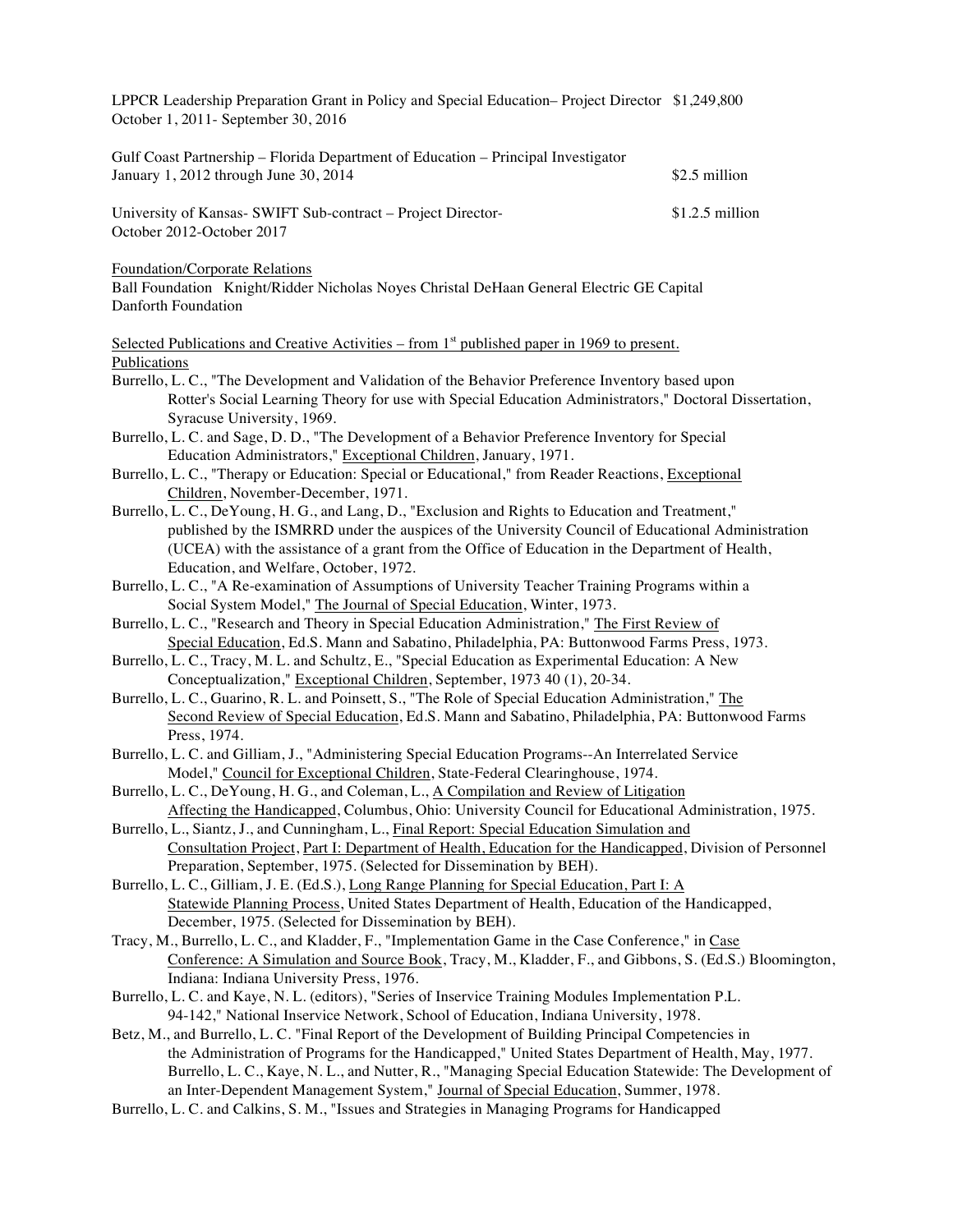Children," Indiana Association of Elementary School Principals Bulletin, 1980.

- Burrello, L C., Strout, T., Siantz, J., "A National Initiative: Training All Educators to Better Serve Handicapped Children," Education Unlimited, vol. 1, no. 2, June, 1979.
- Burrello, L. C. and Lamb, J., "The Council of Administrators of Special Education: The Role of the Administrator," Exceptional Children, Reston, VA, September, 1979.
- Brown, J. and Burrello, L. C., "The Principal in Special Education," Indiana Elementary Principals Journal, Fall, 1979.
- Burrello, L. C. and Baker, K. L., "Developing a CSPD through Peer Planning and Dissemination Network," Teacher Education and Special Education, vol. 3, no. 1, Winter, 1980.
- Burrello, L. C. and Walton, R. E., "Developing Organizational Support for Quality Inservice Education in Schools," Viewpoints in Teaching and Learning, vol. 56, no. 2, Indiana University, Spring, 1980. Selected Publications (continued)
- Burrello, L. C. (editor), Personnel Planning Simulators at State, District, and Building Levels, produced and distributed by the National Inservice Network, School of Education, Indiana University, 1980.
- Burrello, L. C. and Byers, K., "Final Report," National Inservice Network, submitted to the U.S. Department of Education, Division of Personnel Preparation, August 31, 1981.
- Burrello, L. C. and Orbaugh, M., "Inservice Education and Training: The State of the Art," Phi Delta Kappan, February, 1982.
- Beatty, E. E., Berreth, D. G., and Burrello, L. C. "Now More Than Ever: The Role of the Special Education Administrator in Staff Development," B.C. Journal of Special Education, vol. 6, no. 2, Summer, 1982.
- Burrello, L. C., Glassman, J., and Tracy, M., "A National Status Report on the Use of Electronic Technology in Special Education Management," Journal of Special Education, Winter, 1983.
- Burrello, L. C., "Organizational Change Processes," Evolving Organizational Structures in Special Education, edited by McCarthy, E., and Sage, D., Midwest Council of Educational Administration and CASE Monograph Series. Arizona State University/Indiana University, 1985.
- Kuh, G., Burrello, L. C., and Lambert, D., "Multidimensional Scaling Procedures to Access Policy Implementation," AERA Conference, Spring, 1983.
- Burrello, L. C. and Johnson, V. J., "Critical Success Factors in Rural and Urban Special Education Administration," Journal of Special Services in the Schools, Summer, 1986.
- Burrello, L. C., and Hindman, S., "Effective Instruction and Effective Supervision: What We Know Makes a Difference," Chapter 3, edited by James E. Siantz and Leonard Burrello UCEA and CASE, Inc. Arizona State University/Indiana University, 1988.
- Kurpius, D., Burrello, L. C., and Rozecki, T., Strategic Planning in Human Service Agencies, Love Publishing, vol. 22, no. 9, May, 1990.
- Burrello, L. C., Evans, William, and Lashley, C., "Reflections on Strategic Planning," Journal of Consulting Psychology, Winter, 1991.
- Van Horn, G., Burrello, L. C., and DeClue, L., "An Instructional Leadership Framework: The Principal's Role in Special Education," The Special Education Leadership Review, CASE, Inc., February, 1992.
- Burrello, L. C. and Lashley, C. A., "On Organizing for the Future: The Destiny of Special Education," in K. A. Waldron, A. E. Riester and J. H. Moore, (Ed.S.), Special Education: The Challenge of the Future, San Francisco, CA: Mellen, pgs. 64-95.
- Burrello, L. C. and Reitzug, U., Transforming Context and Developing Cultures in Schools," Journal of Counseling Development, July/August, 1993.
- Reitzug, U. and Burrello, L. C., "How Principals Can Build Self-Renewing Schools," Educational Leadership, May, 1995. pp.48-50.
- Burrello, L.C. , Lashley, C.A. and VanDyke, R., "Job Accountability Standards for Special Education Administrators and Principals," Special Education Leadership Review. CASE, Inc., Albuquerque, New Mexico, Spring, 1996.
- Hoffman, L. and Burrello, LC (2004)" The Critical Theortist Meets the Consummate Practitioner: *Educational Administrative Quarterly:* Spring,
- Prairie, C and Burrello, L.C. "A Cultural Shift Toward Distributive Leadership," Journal of School Leadership, November, 2006.
- Black,W. and Burrello, LC. (2010) Towards the cultivation of full membership in schools Values and ethics in Education administration. November 9, #1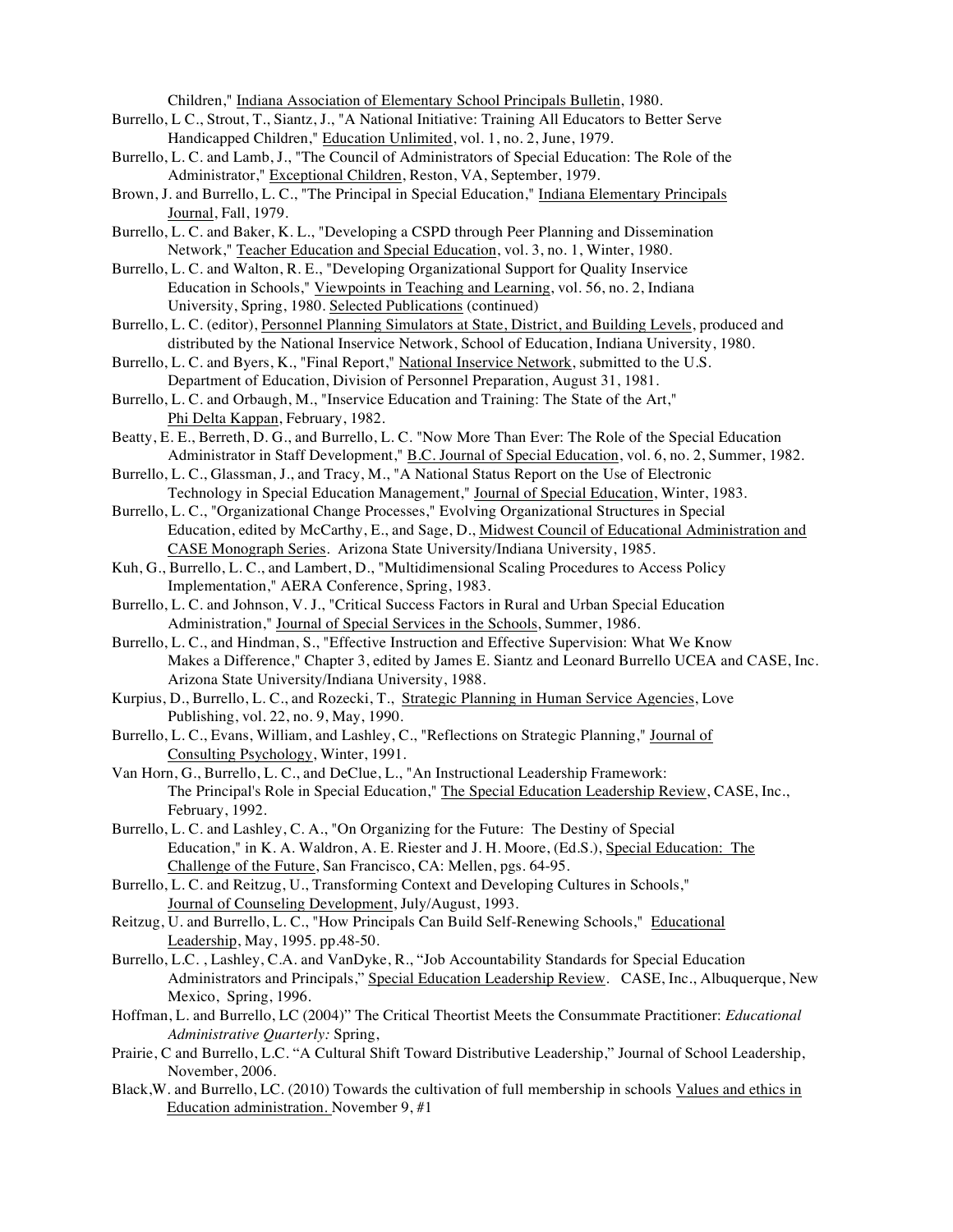Black, W. Grant, L., and Burrello, LC. (2010) Difference, disability, and deliberation: Developing inclusive communities through moral literacy, ethical leadership, and cultural design. *Learning for Democracy. November, 4 (1).* Education Justice for All: The Capability Approach and Inclusive Education Leadership, *International Journal on Inclusive Education.*

Toson, A, Burrello, LC, and Knollman, G. (2012) Justice for all. *International Journal of Inclusive Education.*

Rinck, J., Rolle, A., & Burrello, L.B. (In press). Wading through the educational accountability fog: Optimizing the pursuit of principal accountability success indicators. In B. Jones and A. Rolle (Eds.) *Educational Leadership where we've been and where we are going: Dimensions of research, policy, and practice.* Charlotte, NC: Information Age Publishing.

#### Books:

- Burrello, L. C. and Sage, D. D., Leadership and Change: The Special Education Role in Schools, Prentice-Hall, first printing, November 1976; second printing, June, 1980.
- Sage, D. D. and Burrello, L. C., Policy and Management Issues in Special Education, Prentice-Hall, 1986.
- Sage, D. D. and Burrello, L. C., Leadership in Educational Reform: An Administrator's Guide to Changes in Special Education, Paul H. Brookes Publishing, Baltimore, MD, January, 1994.
- Burrello, L.C., Lashley, C., and Beatty, E. *Educating ALL students together.* Thousands Oaks, CA Corwin Press.
- Burrello, L.C., Hoffman, L.P. and Murray L E. (2005) *School Leaders Building Capacity from Within.* Thousands Oaks, CA Corwin Press.
- Burrello, LC., Sailor W. and Kleinhammer-Tramill, JK (2013) Unifying Educational Systems: Leadership and Policy Perspectives. New York: Routledge Press.
- Burrello. L.C., Beitz, L., and Mann, J. (forthcoming 2015) A Positive Manifesto: How appreciative schools help transform public education. Ashford CT: Elephant Rock Books.

Monographs/Simulations:

- Burrello, L. C., CASE Monograph Series, Managing Editor, 1985.
- Burrello, L.C., Principal Letters on Inclusive Schools, Newsletter Quarterly, 1987- present
- Siantz, James E. and Burrello, L. C., Measuring Student Progress: Concepts and Emerging Practices, UCEA and CASE, Inc. Monograph Series, Arizona State University/Indiana University, 1986.
- Burrello, L. C. and Greenburg, D. E., Co-Editors, Special Services in the Schools: Issues on Special Education Administration, Winter, 1987.
- Burrello, L. C., Schrup, M. G., and Barnett, B. G., The Principal as the Special Education Instructional Leader, CASE Monograph Series, Fall, 1989.
- Burrello, L. C., Van Horn, G, DeClue. L., DiOrio, R., and Snyder, B., The Principal's Training Simulation in Special Education, distributed by CASE Research Committee and UCEA Center on Leadership and Field Practices, 1989.
- Burrello, L. C., Birch, E., Tourgee, B., The Urban Principal's Training Simulation in Special Education, distributed by CASE Research Committee and UCEA Center on Leadership and Field Practices, 1991.
- Burrello, L. C., and Wright, P., The CASE Futures Agenda: Creating a Unified System of Education, distributed by CASE Research Committee and UCEA Center on Leadership and Field Practices, 1993.
- Burrello, L.C., Ettinger, L., and Hoffman, L., Creating a Dialogue On Professional Development, The Forum on Education funded by the Department of Education, 1998.
- Burrello, L.C. , Beitz, L., Kolzeski, E., Toson, A., Miller, WC, and Green, C.

(2013) Working Technical Assistance Information Brief #1: The Intersection of District and School Capacity.

University of Kansas: SWIFT Center

Video/DVD Productions:

- Burrello, L. C., Calvin, H. and Winninger, J*., Critical Issues in the Education of the Severely Handicapped*, 44 minute video-tape production of the Indiana University Radio and Television Program, Indiana University, June, 1977.
- Burrello, L. C., and Tracy, M. L., *Projecting the Role of the Professional in Human Services Agency in the Year 2000,* 40 minute video-tape production of the Indiana University Radio and Television Program, Indiana University, December, 1977.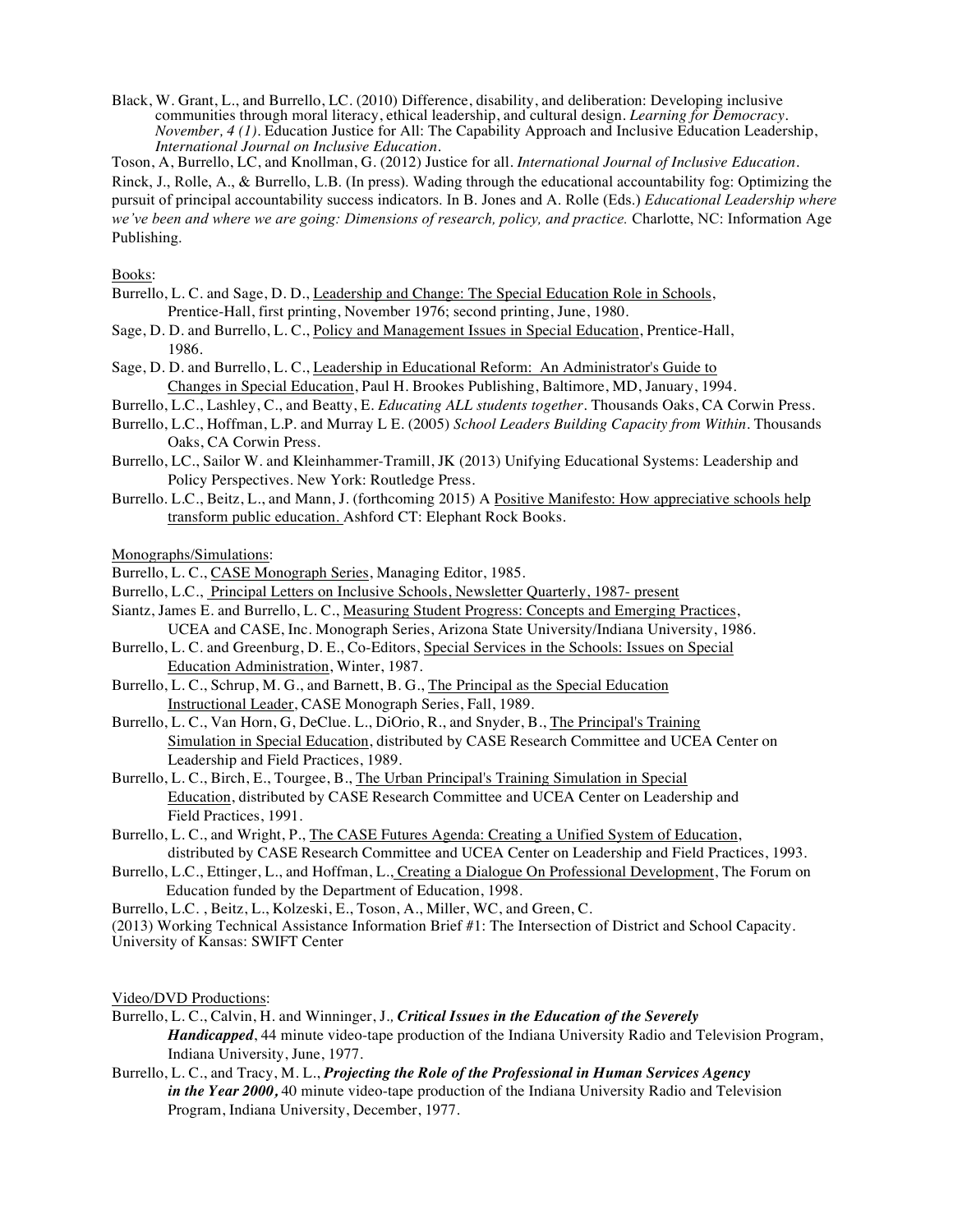- Burrello, L. C., Burrello, J. M., and Winninger, J., *The Two Faces of Inclusion: The Concept and the Practice*, 56 minute video-tape production of the Indiana University Radio and Television Program, Indiana University, September, 1993.
- Burrello, L. C., Burrello, J. M., and Winninger, J*., Facing Inclusion Together Through Collaboration and Co-teaching*, 48 minute video-tape production of the Indiana University Radio and Television Program, Indiana University, September, 1993.
- Burrello, L. C., Burrello, J. M., and Winninger, J., *Student Voices From a Learner-centered School,* 50 minute video-tape production of the Indiana University Radio and Television Program, Indiana University, September, 1994.
- Burrello, L. C., Burrello, J. M., and Winninger, J., *Gathering the Dreamers: The Transition Process to a Learner-centered School,* 44 minute video-tape production of the Indiana University Radio and Television Program, Indiana University, November, 1994.
- Burrello, L.C., Burrello, J. M., and Friend, M., *The Power of Two: Making A Difference Through Co-Teaching,* A Forum on Education, Elephant Rock Productions, and Radio and Television Services Production, Indiana University, November. 1995
- Mc Coombs, B and Burrello, L.C., *For Children, For Ourselves: Stories Have Changed,* McRel and the Forum on Education, Elephant Rock Productions, and Radio and Television Service Production, Indiana University, Spring, 1997.
- Burrello, L.C., Burrello, J.M., and Friend, M., *The Power of Two: Collaboration and Co-Teaching*. 45 minute video produced by The Forum on Education and Radio and Television Services at Indiana University, Bloomington, Indiana, 1996.
- Burrello, L.C. and Burrello, J. M*., Reaching for the North Star. How Teachers, Students and Parents use Standards in a Learner-Centered School***.** Produced by The Forum on Education and Phi Delta Kappa, Bloomington, Indiana, 1999.
- Burrello, L.C., Cole, C., and Burrello, J.M*., Adapting and Modifying Instruction for Special Needs Students.* Produced by The Forum on Education, the Institute for the Study of Developmental Disabilities and Case, Inc., 1999.
- Friend, M and Burrello, LC. *Complexities of Collaboration***.** Produced by The Forum on Education, Radio and Televison Services, and Elephant Rock Productions., 1999.
- Friend, M and Burrello, LC. **Leading a District to Scale.** Produced by The Forum on Education, Radio and Televison Services, and Elephant Rock Productions., 1999.
- Burrello, LC. And Friend, M *Successful High School Inclusion***.** Produced by The Forum on Education, Radio and Televison Services, and Elephant Rock Productions., 1999.
- Burrello, LC, Hoffman, LP, and Prairie, C. *Personalizing Learning***.** Produced by The Forum on Education and Washtenaw Intermediate School District, 2001
- Burrello, LC and Dare, MJ. *Schoolwide Behavioral Support***. .** Produced by The Forum on Education, Radio and Televison Services, Indianapolis Public Schools, and Elephant Rock Productions., 2002.
- Burrello, LC and Eber, L *The Art and Science of Wrap-Around***.** Produced by The Forum on Education, and Elephant Rock Productions, 2003)
- Burrello, LC and Burrello, J *The School Improvement Series Tape One and Tape Two***.** Produced by The Forum on Education, The Center on School Reform, and Elephant Rock Productions, 2004)
- Burrello, LC and Sailor, W. *Creating a Unified System***.** Produced by The Forum on Education, Kansas Public Schools, Kansas City, Kansas and Elephant Rock Productions. 2005.
- Burrello, LC. And Friend, M *The Power of 2: Revisited***.** Produced by The Forum on Education and Elephant Rock Productions., 2005.
- Brown, L and Burrello, LC *Lou Brown UnPlugged***. .** Produced by The Forum on Education, Radio and Television Production and Elephant Rock Productions.,2005.
- Burrello, L.C., Burrello, J.M., Hume, Kara, and Rausch, M.K. (2006) *Catching a Moving Train: How Special Education is being left behind?* Produced by The Forum on Education and Elephant Rock Productions., 2005.
- Burrello, L.C. and Burrello, J. M. *Response to Intervention: Two approaches to prevent chronic student failure*. . Produced by The Forum on Education and Elephant Rock Productions., 2007.
- Burrello, L.C. ,Horvath, B., and Burrello, J. M. *Differentiationof iInstruction with an Understanding by Design Framework*. . Produced by The Forum on Education and Elephant Rock Productions., 2007.
- Burrello, L.C., Meyers, A, and Burrello, J. M. *Project-based Learning in learner-centered school.*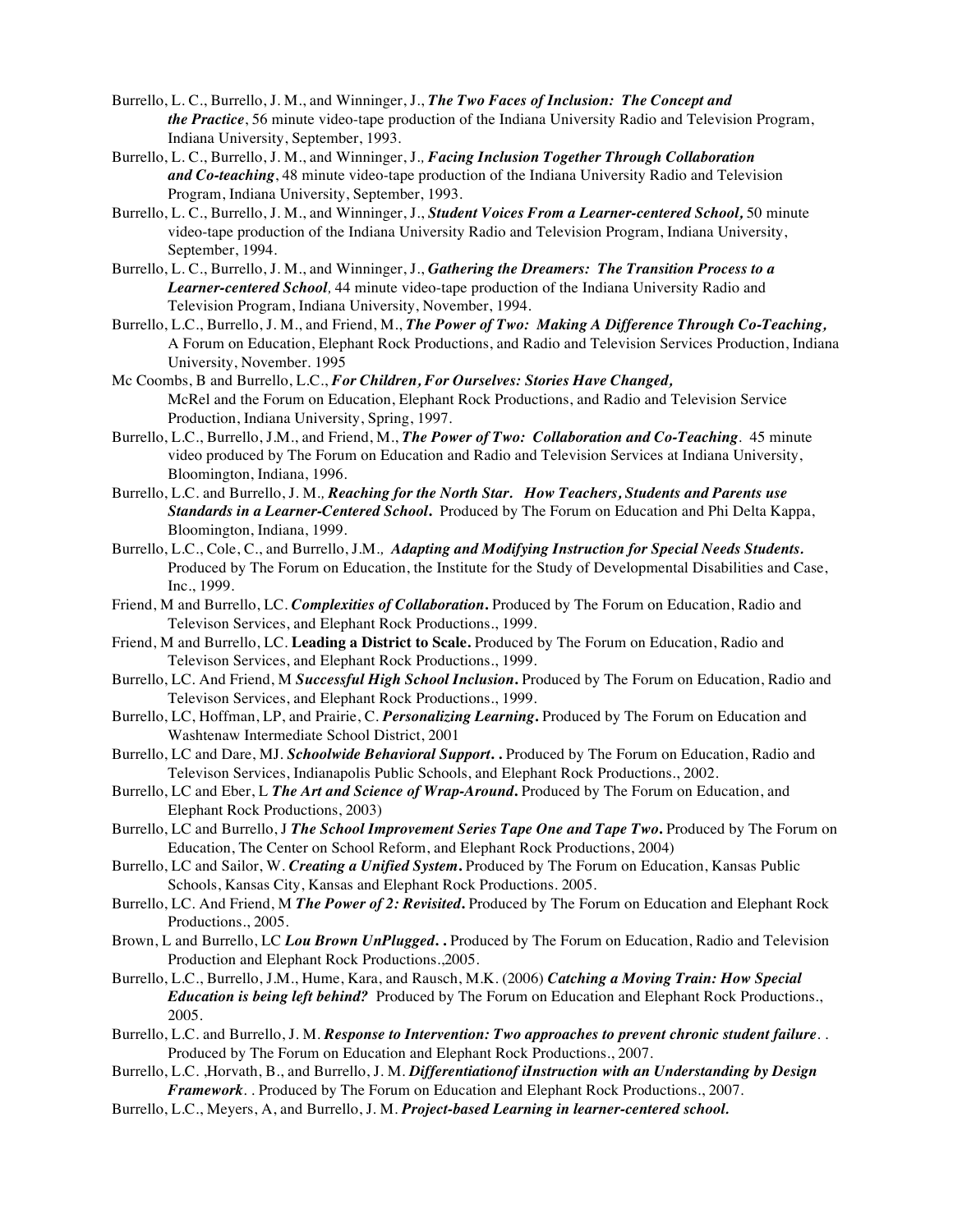Produced by The Forum on Education and Elephant Rock Productions., 2008.

- Friend, Marilyn, Burrello, L.C. Burrello, JM. (2009) *More Power (160 minutes), Releasing the Power (59 minutes, and Instructional power follow-up to Collaboration and Co-Teaching Series.*produced by The Forum on Education and Elephant Rock Productions at Indiana University, Bloomington, Indiana
- Burrello, L.C. and Burrello, J.M. (2012) *Credit Recovery: Graduation or Redemption?* produced by The Forum on Education and Elephant Rock Productions at Indiana University, Bloomington, Indiana
- Ban, E., Burrello, LC., and Burrello, J.M. (2013) *Accelerating College and Workforce Readiness.* produced by The Forum on Education and Elephant Rock Productions at Indiana University, Bloomington, Indiana produced by The Forum on Education and Elephant Rock Productions at Indiana University, Bloomington, Indiana
- Friend, Marilyn, Burrello, L.C.,Burrello, JBurrello, M. (2015) *Collaboration and Co-Teaching Series.* produced by The Forum on Education and Elephant Rock Productions at Indiana University, Bloomington, Indiana

#### Selected Presentations:

Over the past 28 years in higher education, I have made regular presentations on the topics identified above at the following national conferences and conventions of:

National Urban Special Education Collaborative, October 2010 Council for Exceptional Children - 1971, 1973, 1975, 1977, 1978-82, 1985, 1991, 1994 Council of Administrators of Special Education - 1979 - 1982 - 1985 - 1989 - 1991 - 1992 - 1994 National Inservice Network - 1979 - 1980 - 1981 National LEAD Project Directors - 1989 - 1990 - 1991 University Council of Educational Administration - 1987 - 1990 - 1991 - 1993 - 1995 – 1996-1998, 2000, 2002, 2004, 2006. University Council of Educational Administration – Ethics and Values Conference British Columbia 2006 American Association of Counseling Development - 1989 American Educational Research Association - 1983 American Association of School Administrators - 1979 American Federation of Teachers - 1977 American Association of Children with Learning Disabilities - 1974

#### Invited Papers:

U.S. Department of Education - 1976 Florida State Department of Education - 1982 Illinois State Department of Education - 1988 University of Texas - Austin - 1989 Trinity University, San Antonio - 1990 Virginia Department of Education - 1990 Wisconsin State Department of Education - 1992 Washington State Department of Education - 1993 Canadian Association for Community Living - 1994 Educational Insights – 1997-1998-2001 Urban Collaborative – 1999, 2001, 2010 Midwest Superintendents Meeting, 1996 Vermont State Department of Education, 1998 University of Vermont, 1998 Clark County, Las Vegas Nevada 2000-2001, 2008, 2009, 2010 National Secondary Technical Assistance Center, Washington, D.C. - 2001 University of Memphis – 2003, 2006 TASH Congressional Testimony, July 2009 Connecticut State Department of Education 2010 OSEP Directors' Conference, July, 2011 SWFT Professional Development Institute, Capacity-building through Networking Summer, 2013 Mass Urban Collaborative Institute, Evolving Structures for Specialized Educational Services, Summer